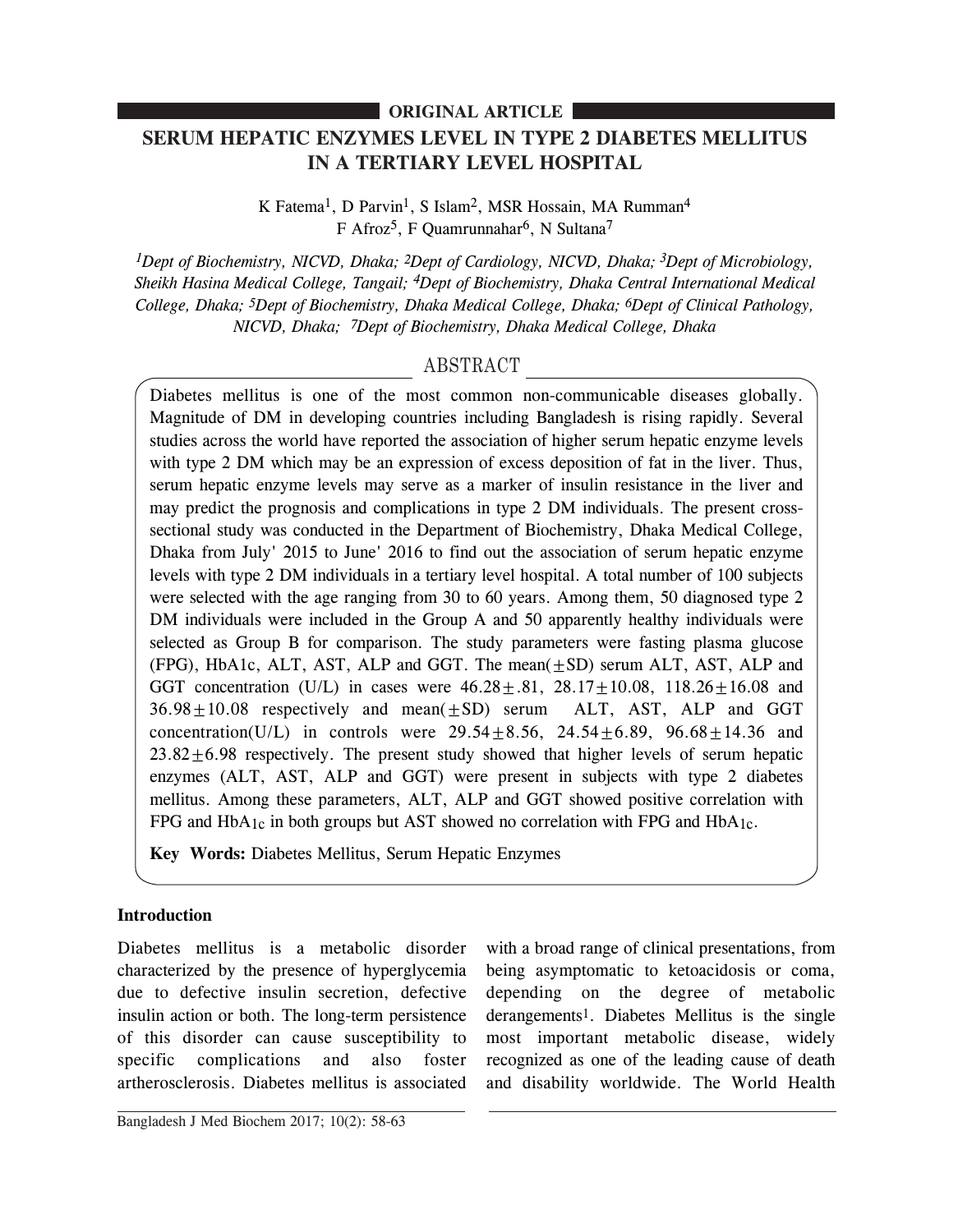#### Serum Hepatic Enzymes Level in Type 2 Diabetes Mellitus 59

Organization estimated that the total number of people with DM is projected to rise from 171 million in 2000 to 366 million in 20302. Distributive pattern of diabetes shows higher rates among people of developing countries. The world wide prevalence of DM in adults is expected to rise from 5.0% in 2003 to 6.2% in 2030. The largest proportional and absolute increase will occur in developing countries, where the prevalence will rise from 4.2% to 5.6% in 20303. Diabetes mellitus is epidemic in many developing and industrializing countries. Nearly 80% of people with diabetes live in low and middle-income countries. China and India hold the first and second position having 98.4 and 65.1 million of total cases of DM respectively among adult populations (20 to 79 years) in 20134. As apart of South-East Asia, in Bangladesh the magnitude of DM is also rising. Type 2 diabetes mellitus is characterized by three biochemical abnormalities: peripheral insulin resistance, impaired insulin secretion and excessive hepatic glucose production. The pancreatic Beta cell dysfunction is thought to be primarily responsible for the progression of T2DM5. The reduced insulin secretion resulting from Beta cell dysfunction is assumed to be the most direct and most important cause of clinical hyperglycemia. It has been reported that the Beta cell capacity is relatively low in Asian people compared to those of Western individuals6. Therefore, it is assumed that insulin secretory dysfunction may play a more important role in the progression of DM in our population7.

The liver enzymes ALT, AST, ALP and GGT are routinely used in the evaluation of liver function. Serum AST and ALT levels are considered as the markers of hepatocellular health, whereas serum ALP and GGT level indicates biliary tract obstruction. Increased activities of liver enzymes such as AST, ALT, ALP and GGT are the indicators of hepatocellular injury and cholestasis. Increased

activity of these markers is associated with T2DM8. Elevated ALT level may be considered as a consequence of hepatocyte damage due to NAFLD. This may further enhance fatty infiltration and decreased hepatocyte integrity. Alanine aminotransferase (ALT) might also be upregulated as a compensatory response to the impaired hepatic insulin signaling or alternatively, may leak more easily out of the hepatocytes because of fatty infiltrations and subsequent damage9. Aspartate aminotransferase (AST) is present in tissues of the liver, heart, skeletal muscles, kidneys, brain, pancreas, lungs and in white and red blood cells. The association between serum AST and T2DM has been controversial but a recent meta analysis suggested that elevated AST is associated with increased risk of T2DM after controlling for potential confounding factors10. Alkaline phosphatase (ALP) is a hydrolytic enzyme serine protease acting optimally at pH 10. T2DM subjects may also exhibit elevated ALP. Hepatosteatosis and insulin resistance in T2DM subjects may be responsible for this elevation<sup>11,12</sup>. Elevation of GGT is a marker of the presence of insulin resistance. An elevation of GGT is closely related to hepatic steatosis. Excess fat in the liver may enhance oxidative stress, leading to over consumption of GSH (Glutathione) with a compensatory increase in GGT synthesis. A higher GGT production could be secondary to a low-grade hepatic inflammation induced by hepatic steatosis13. Therefore, this study is aimed to find out the association of liver enzymes with T2DM patients in Bangladesh.

#### **Materials and Method**

This cross-sectional study was conducted in the Department of Biochemistry, Dhaka Medical College, Dhaka from July' 2015 to June' 2016. A total number of 100 study subjects attending in OPD of the Department of Endocrinology and Metabolism, DMCH were selected purposively. Among them 50 diagnosed cases of T2DM were selected as cases with a age range 30 to 60 years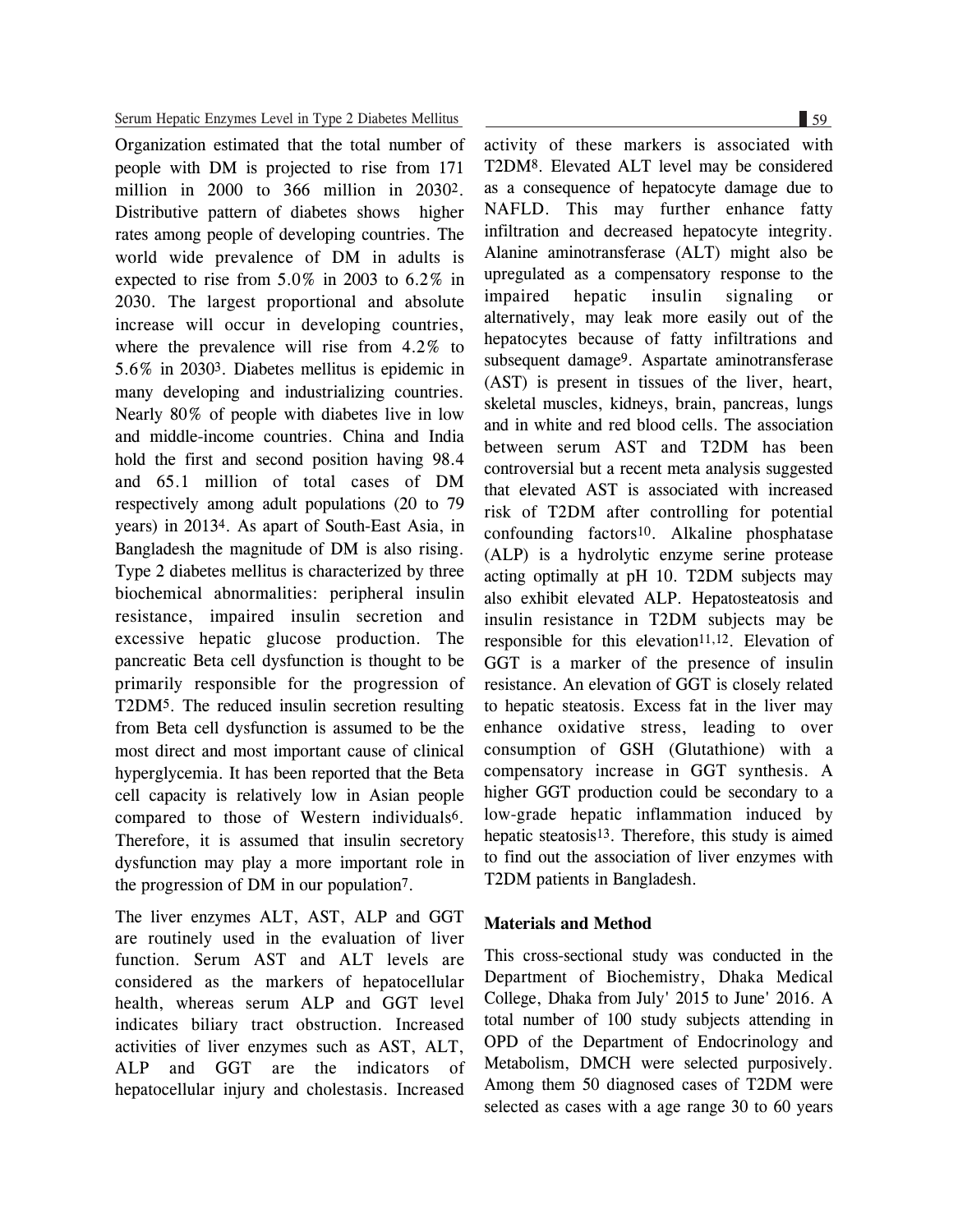60 Bangladesh J Med Biochem 2017; 10(2) K Fatema, D Parvin, S Islam et al

(Groups-A) and 50 age-matched apparently healthy subjects were taken as controls (Groups-A). Type 2 DM patients with pre-existing chronic kidney disease, chronic liver disease, chronic obstructive pulmonary disease, smokers, alcoholics and having acute infectious diseases were excluded from the study by history, clinical examination and relevant laboratory investigations. With all aseptic precautions, after an overnight fast, blood sample was collected from all the study subjects for estimation of HbA1c, FPG, serum ALT, serum AST, serum ALP and serum GGT. Statistical analysis was performed by using the SPSS version<sup>21</sup>. All data were processed to compute mean and standard deviation. Difference of mean between two groups were compared by unpaired Student's 't' test. Determinations of correlation between variables were done by Pearson's correlation coefficient (r) test. For all statistical analysis p<0.05 was considered as significant.

### **Results**

In this cross-sectional study, 50 diagnosed T2DM patients and 50 apparently healthy subjects were enrolled on the basis of their clinical and laboratory diagnostic criteria. Table I shows general characteristics of the study population in both groups. The age, gender and BMI were matched between Group A and Group B.

**Table-I:** General characteristics of the subjects in both groups  $(n = 100)$ 

| <b>Parameters</b>      | Group A<br>$(n=50)$ | <b>Group B</b><br>$(n=50)$ | p value |
|------------------------|---------------------|----------------------------|---------|
| Age in years           | $35.26 + 9.5$       | $34.3 + 8.7$               | 0.604   |
| $mean \pm SD$ range    | $(30-60)$           | $(30-60)$                  |         |
| BMI in $\text{kg/m}^2$ | $28.3 + 4.08$       | $27.4 + 3.55$              | 0.104   |
| $mean \pm SD$ range    | $(20.34 - 37.5)$    | $(19.3 - 36.7)$            |         |
| Gender                 | $n(\%)$             | $n(\%)$                    |         |
| Male                   | 28 (56%)            | 26 (52%)                   | 0.68    |
| Female                 | 22 (44%)            | 24 (48%)                   |         |

|  | Level of significance at p value $< 0.05$ |  |  |
|--|-------------------------------------------|--|--|
|--|-------------------------------------------|--|--|

Table II shows the mean values of hepatic enzymes levels in both groups. Mean $(\pm SD)$ ALT, AST, ALP and GGT levels were significantly  $(p<0.05)$  higher in Group A than that in Group-B.

|                         | <b>Table-II:</b> Hepatic enzymes of the subjects in |  |  |
|-------------------------|-----------------------------------------------------|--|--|
| both groups $(n = 100)$ |                                                     |  |  |

| <b>Parameters</b>                        | Group A<br>$(n=50)$                  | <b>Group B</b><br>$(n=50)$          | p value              |
|------------------------------------------|--------------------------------------|-------------------------------------|----------------------|
| Serum ALT (U/L)<br>Mean $\pm$ SD (range) | $46.28 + 11.81$<br>$(25.83 - 68.94)$ | $29.54 + 8.56$<br>$(13.38 - 48.32)$ | < 0.001 <sup>s</sup> |
| SerumAST(U/L)                            | $28.17 + 10.08$                      | $24.54 + 6.89$                      | $< 0.05^{\rm s}$     |
| Mean $\pm$ SD (range)                    | $(16.7 - 40.78)$                     | $(7.01 - 41.82)$                    |                      |
| Serum ALP (U/L)                          | $118.26 + 16.08$                     | $96.68 \pm 14.36$ < $0.001^8$       |                      |
| Mean $\pm$ SD (range)                    | $(79.03 - 152.13)$                   | $(65.35-127)$                       |                      |
| Serum GGT (U/L)                          | $36.98 + 10.08$                      | $23.82 + 6.98$                      | $\leq 0.001^8$       |
| $Mean + SD$ (range)                      | $(11.71 - 60.81)$                    | $(10.51-36)$                        |                      |

Table III shows the correlation of FPG with ALT, AST, ALP and GGT. Pearson's correlation coefficient (r) test was performed to compare relationship between parameters. ALT and GGT positively correlated with FPG in both groups but this correlation was significant in Group A only. ALP positively correlated with FPG in both groups but not significantly. AST revealed no correlation with FPG in both groups.

**Table-III:** Correlation of FPG with serum ALT, AST, ALP and GGT

|         |     | Group   |                     |                         |                       |
|---------|-----|---------|---------------------|-------------------------|-----------------------|
|         |     | Group-B |                     | Group-B                 |                       |
|         |     | r value |                     | p value r value p value |                       |
| FPG vs. | ALT | 0.285   | $\leq 0.05^s$       | 0.240                   | 0.093 <sup>ns</sup>   |
|         | AST | 0.035   | 0.809n <sup>s</sup> | 0.052                   | $0.719$ <sup>ns</sup> |
|         | ALP | 0.186   | 0.195n <sup>s</sup> | 0.167                   | $0.246$ <sup>ns</sup> |
|         | GGT | 0.312   | $\leq 0.05^s$       | 0.244                   | 0.087 <sup>ns</sup>   |

Table IV shows the correlation of  $HbA_{1c}$  with ALT, AST, ALP and GGT. Pearson's correlation coefficient (r) test was performed to compare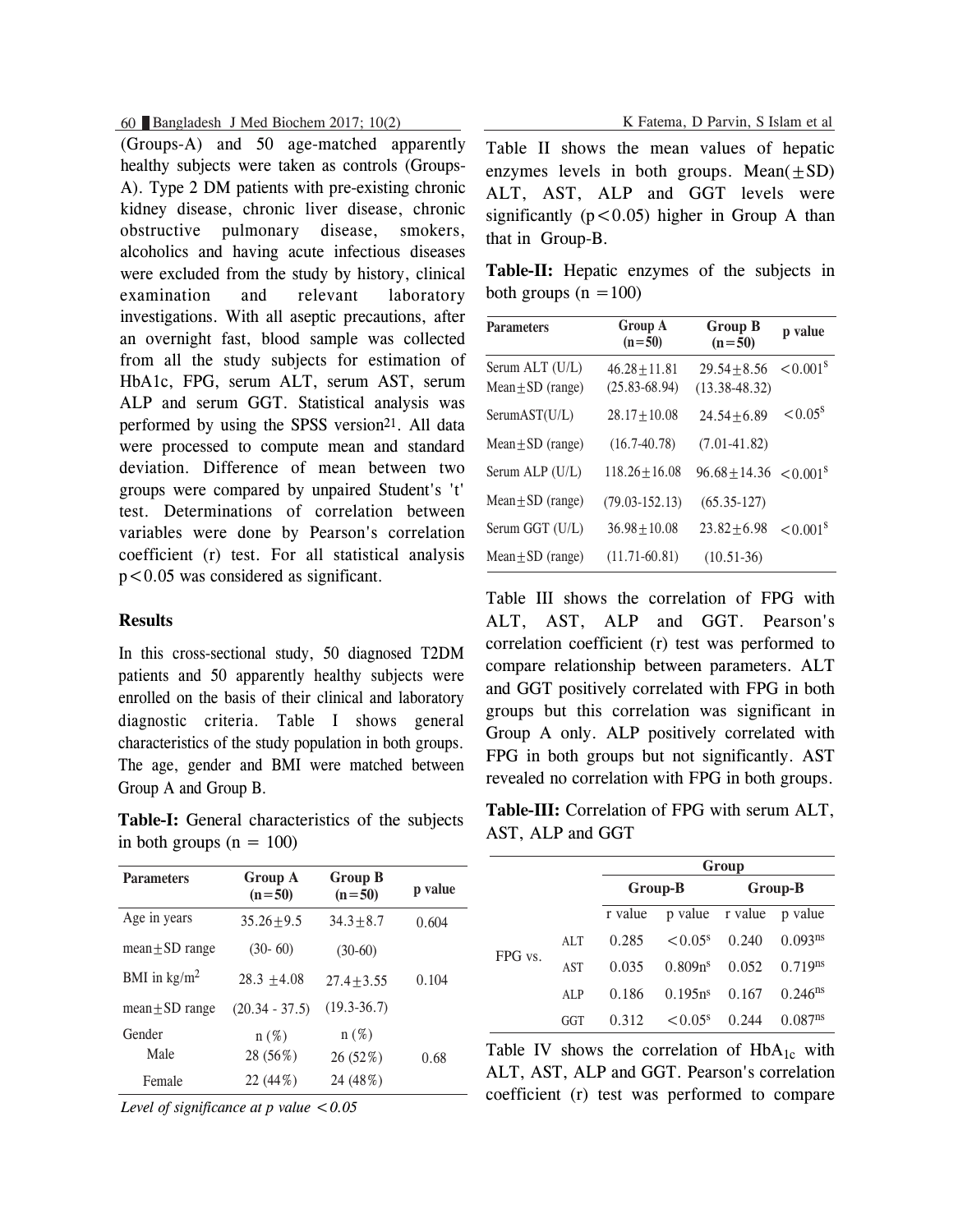Serum Hepatic Enzymes Level in Type 2 Diabetes Mellitus

relationship between parameters. ALT and GGT positively correlated with HbA1c in both groups but this correlation was significant in Group A only. ALP positively correlated with HbA<sub>1c</sub> in both groups but not significantly. AST revealed no correlation with HbA1c in both groups.

**Table-IV:** Correlation of  $HbA_{1c}$  with serum ALT, AST, ALP and GGT

|                                                 |     | Group   |                       |         |                         |
|-------------------------------------------------|-----|---------|-----------------------|---------|-------------------------|
|                                                 |     | Group-B |                       | Group-B |                         |
|                                                 |     | r value | p value               | 0.207   | $0.149^{n\overline{s}}$ |
| H <sub>b</sub> A <sub>1c</sub> v <sub>s</sub> . | ALT | 0.281   | $< 0.05$ <sup>s</sup> | 0.032   | $0.825^{ns}$            |
|                                                 | AST | 0.031   | $0.830^{ns}$          | 0.143   | $0.321$ <sup>ns</sup>   |
|                                                 | ALP | 0.167   | $0.246$ <sup>ns</sup> | 0.234   | $0.101$ <sup>ns</sup>   |
|                                                 | GGT | 0.286   | $< 0.05$ <sup>s</sup> | 0.207   | $0.149^{ns}$            |

## **Discussion**

The present study was undertaken to observe the association of serum hepatic enzymes with type 2 diabetes mellitus. For this purpose, a total number of 100 subjects were selected. Among them, 50 diagnosed type 2 DM subjects were considered as Group A and 50 age- matched apparently healthy individuals were included in Group B. Serum hepatic enzymes (ALT, AST, ALP and GGT) levels were estimated in all subjects to observe their hepatic enzyme status. In addition, fasting plasma glucose and HbA1c were also estimated to assess their glycemic status.

In the present study, the mean $(\pm SD)$  age of Group A and Group B were  $35.26 \pm 9.5$  years and  $34.3 \pm 8.7$  years respectively. There were 28 males and 22 females in the Group A and 26 males and 24 females in the Group B. The mean( $\pm$ SD) of BMI was 28.3 $\pm$ 4.08 and  $27.4 \pm 3.55$  in the Group A and Group B respectively. The age, gender and BMI of all the subjects in both groups were matched in this study. Nannipieri *et al.*14 also found similar findings in their study. In contrast, Tohidi *et*

*al.*15 found significantly higher BMI in T2DM subjects than healthy individuals in a nested case control study conducted on 10,368 Iranin subjects. Type 2 DM subjects had significantly  $(p<0.001)$  higher mean FPG than adult normal individuals. These findings were similar to the findings by several studies15-18. In this current study, mean( $\pm$ SD) HbA<sub>1c</sub> in Group A and Group B were  $7.26 \pm 0.34\%$  and  $5.03 \pm 0.45\%$ respectively. Mean $(+SD)$  HbA<sub>1c</sub> was significantly ( $p < 0.05$ ) higher in the Group A than that in that Group B. Similar finding were in several studies<sup>16,17</sup>. According to this study, mean( $\pm$ SD) serum ALT level was  $46.28 \pm 11.81$ U/L and  $29.54 \pm 8.56$  U/L in the Group A and Group B respectively. Mean $(\pm SD)$  ALT level was significantly ( $p < 0.05$ ) higher in type 2 DM subjects than that of healthy individuals. Serum ALT level was also found significantly higher in type 2 DM subjects by various researchers similar to this study14,16-19. Contrary to this, Nakanishi *et al.*20 found no significant changes of serum ALT level in type 2 DM subjects.

Mean( $\pm$ SD) serum AST was 28.17 $\pm$ 10.08 U/L and  $24.54 \pm 6.89$  U/L in the Group A and Group B respectively in this study. Mean $(\pm SD)$ serum AST level was significantly  $(p<0.05)$ higher in type 2 DM subjects than that of adult normal individuals. Several studies also found significantly higher serum AST levels in T2DM subjects similar to present study14,15,16,18,21. In contrast, Nakanishi *et al.*22 found no significant relation of serum AST with type 2 diabetes mellitus. In the present study, the mean serum ALP level was  $118.26 \pm 16.08$  U/L and  $96.68 \pm 14.36$  U/L in Group A and Group B respectively. Mean serum ALP level was significantly  $(p<0.05)$  higher in type 2 DM subjects when compared to adult normal individuals. Previous studies also found significantly higher serum ALP level in T2DM subjects in accordance with present study14,17,18,20. On the other hand, Nakanishi *et*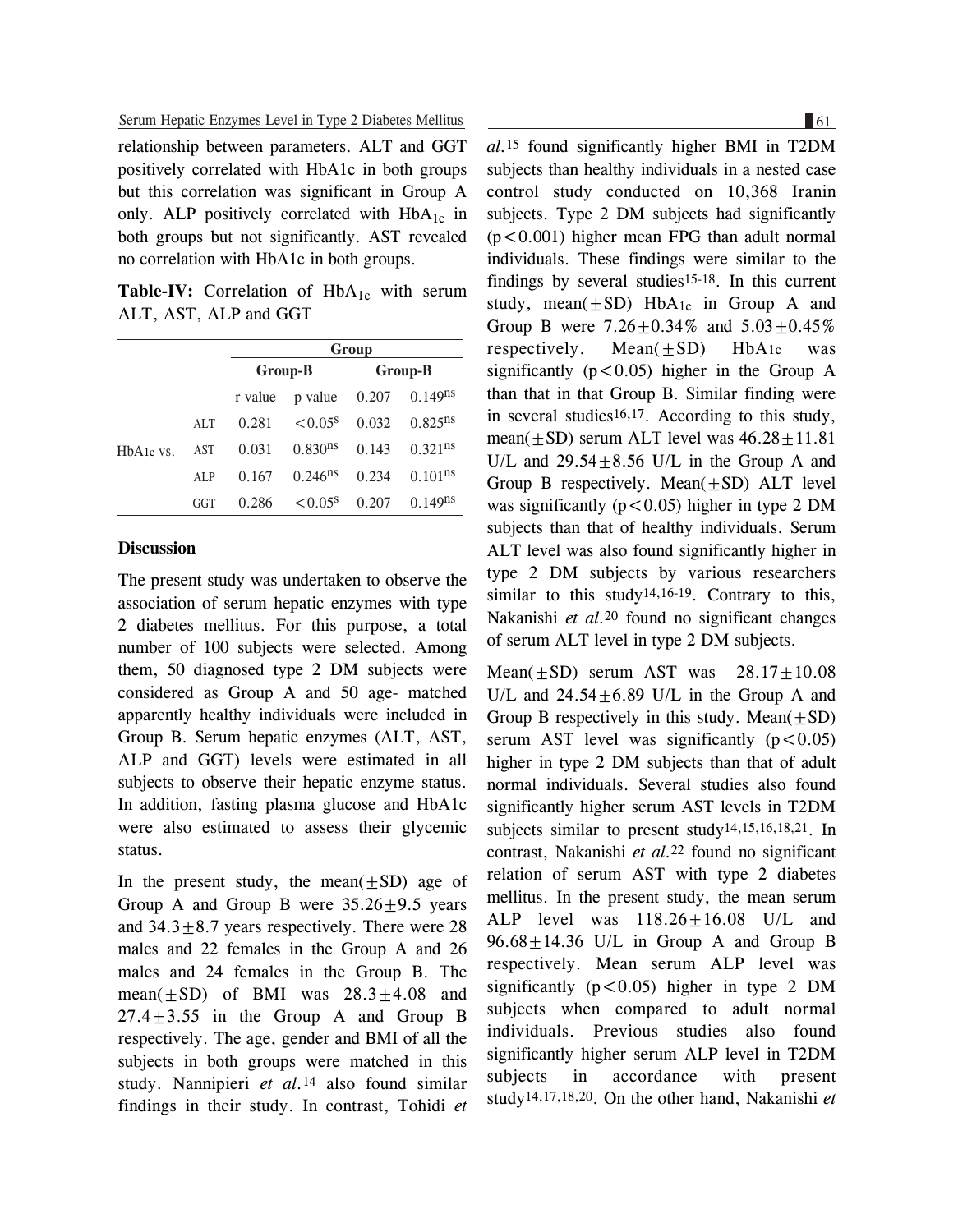62 Bangladesh J Med Biochem 2017; 10(2) K Fatema, D Parvin, S Islam et al

*al.*20 found no significant association of serum ALP with type 2 diabetes mellitus. It was found in this study that the mean serum GGT level was 36.98±10.08 U/L and 23.82±6.98U/L in Group A and Group B respectively. Mean serum GGT level was significantly  $(p < 0.001)$  higher in type 2 DM subjects than that of adult normal individuals. Several researchers also found significantly higher serum GGT level in T2DM subjects than normal individuals which is in agreement with present study14,16,17,21.

In this study, Pearson's correlation coefficient (r) test was done to observe the relationship of FPG with serum ALT, AST, ALP and GGT level in both groups. In both groups, FPG level showed positive correlation with ALT, ALP and GGT and the correlations were found significant with ALT and GGT  $(p<0.05)$  only in the Group A. No correlation was found between FPG level and serum AST level in both groups. Almost similar types of findings have been reported by several studies14,16,22. Nakanishi *et al.*20 found significant association of fasting glucose with GGT only but no association with ALT, AST and ALP in a cohort study carried out on 2918 Japanese male workers. Al-Jameil *et al.*16 found significant positive correlation of HbA1c with ALT and GGT and very weak positive correlation with AST in a case control study conducted in Saudi Arabia.

In conclusion the present study shows that higher levels of serum hepatic enzymes (ALT, AST, ALPand GGT) ware present in subjects with type 2 diabetes mellitus. Among these parameters, ALT, ALP and GGT show positive correlation with FPG and HbA1c in both groups but AST show no correlation with FPG and HbA1c. Routine estimation of serum hepatic enzymes might be beneficial in subjects with type 2 diabetes mellitus to predict the onset of liver dysfunction due to diabetes mellitus.

#### **References**

- 1. Goldenberg R. and Punthakee Z. Definition, classification and diagnosis of diabetes, Prediabetes and metabolic syndrome. **Canad J Diabet** 2013; **37:** 8-11.
- 2. World Health Organization. Global report on diabetes 2016; Available at: http://www. who.int/ diabetes/ global-report/en/ [Accessed 2 May 2016].
- 3. Wild S, Roglic G, Green A, Sicree R and King H. Global prevalence of diabetes: Estimates for the year 2000 and projections for 2030. **Diabetes Care** 2004; **27(5):** 1047-1053.
- 4. International Diabetes Federation. IDF Diabetes Atlas 6<sup>th</sup> Edition 2013; Available at: http://www.idf.org/sites/default/files/EN 6E Atlas Full 0.pdf [Accessed 30 August 2015].
- 5. Kraft JR. Diabetes epidemic and you. 1st edn. Victoria, BC2008; Trafford Publishing.
- 6. Yoon K, Ko S, Cho J. Selective beta-cell loss and alpha-cell expansion in patients with type 2 diabetes mellitus in Korea. **J Clin Endocrinol Metab** 2003; **88(5):** 2300-2308.
- 7. Rhee SY, Guan H, Liu ZM. Multi-country study on the prevalence and clinical features of peripheral arterial disease in Asian type 2 diabetes patients at high risk of atherosclerosis. **Diabet Res Clin Prac** 2007; **76(1):** 82-92.
- 8. Gowda S, Desai PB, Hull VV. A review on laboratory liver function tests. **Pan Afr Med J** 2009; Available at: https:// www.ncbi.nlm. nih.gov/ pmc/ articles/ PMC2984286/ [Accessed 2 March 2016].
- 9. Schindhelm RK, Diamant M, Dekker JM. Alanine aminotransferase as a marker of nonalcoholic fatty liver disease in relation to type 2 diabetes mellitus and cardiovascular disease. **Diabet Metabol Res Rev** 2006; **22(6):** 437-443.